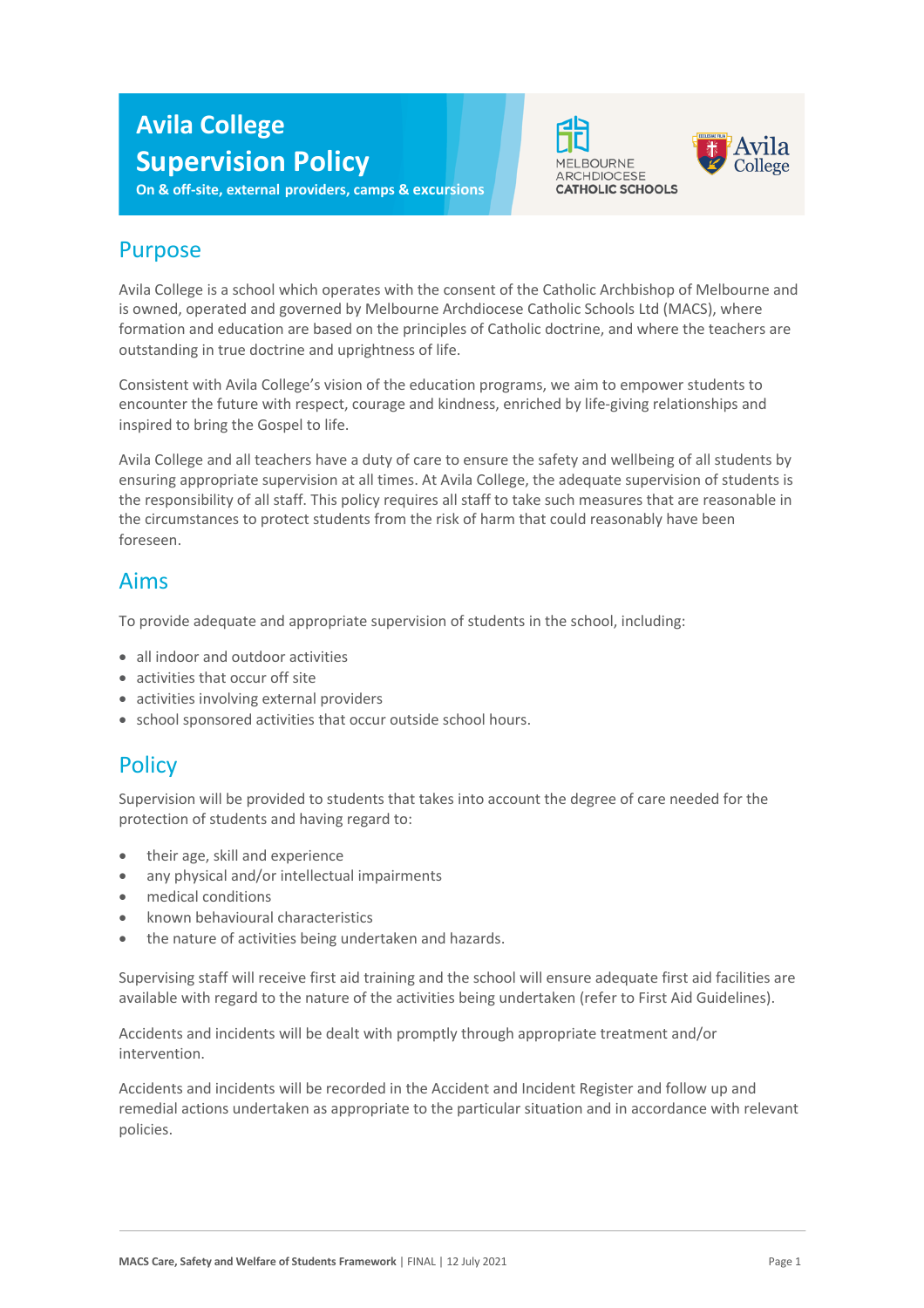## Indoor and outdoor activities on school site

The following requirements will be followed in regard to indoor and outdoor activities on the school site:

- Teachers are responsible for supervising the students in their class at all times while they are in charge of their class.
- Students will be supervised in all activities that are undertaken as part of the classroom routine, as well as for activities that are not part of the regular routine.
- Adequate age appropriate supervision in class, including consideration of the nature of activities being undertaken to ensure proper use of plant and equipment, proper handling of any hazardous substances and use of relevant protective equipment.
- If teachers need to leave their class for any reason, they must ensure that their class is being supervised by another authorised teacher.
- School officers, trainee teachers or visiting teachers are not authorised to be responsible for a class in the absence of a designated class teacher.
- Teachers must exercise due diligence in designing activities that take safety and care into consideration for all students with even greater care for younger students or students at risk.
- Trainee teachers, school officers, parent helpers and visiting teachers may work with one or more students in small group work, but only under the supervision and direction of the classroom teacher.
- Classroom rules are designed at the start of each year to highlight expectations, set appropriate boundaries and assist the smooth conduct of the class.

## Yard duty

A yard duty roster showing designated areas is used for supervision of the school yard before school, during school breaks and after school. Teachers are informed of yard duties to be undertaken via their school timetable and the daily extras published on the screen in the main staffroom. Yard duty folders are available from the main staffroom and contain a map and written description of the Yard duty area and responsibilities. Teachers must sign their name in the Yard duty folder upon completion of the duty. Hi-Vis vests are needed for bus duty and are located outside the Campus Activities Coordinator's office. First aid kits are located in the General Office, Health Centre, Food Technology, Gymnasium, Music School and the Resource Centre.

Teachers are to be visible and active during yard duty.

Teachers are to remain on duty in the designated area until they are replaced by the next teacher.

### Off-site activities including camps, excursions and local functions

The following requirements will be followed in regard to off-site activities including camps, excursions and local functions:

- For each offsite activity, there is a designated teacher-in charge.
- All teachers and assistants must refer to the teacher-in-charge for decision-making, changes in direction or programs, or issues of concern.
- All teachers are responsible for all of the students in the activity.
- Helpers in the activity are there to support teachers, but are not authorised to make decisions for the group.
- Teachers must exercise due diligence in designing activities that take safety and care into consideration for all students, with even greater care for younger students.
- Teachers need to use a method of accounting for all students at any given point during the activity.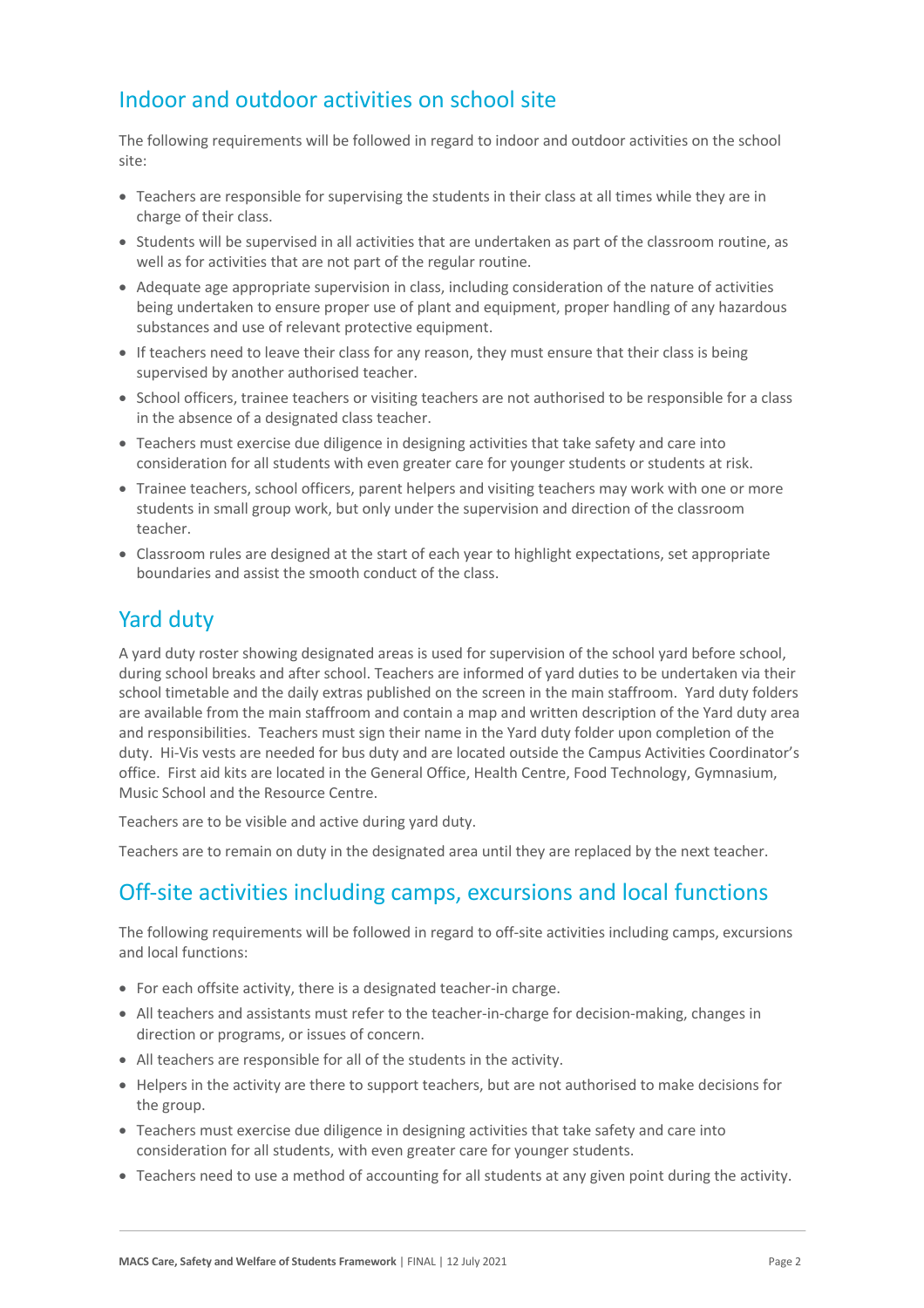- If students need to use public toilets, they should be accompanied to the toilet block by an adult so as to monitor their safety at all times.
- A record of the activity, excursion or camp will be completed by the Teacher-in-charge of the activity, and given to the principal, for approval, prior to the activity. This includes a risk assessment for the activity proposed.
- Any accompanying or assisting non-teaching adult is required to have a current Working with Children Check (WWCC).

# Activities involving external providers – on site or off-site

The following requirements will be followed in regard to activities involving external providers, either on the school site or off-site:

- The school is responsible for students at all times, and this responsibility cannot be delegated to others.
- The classroom teacher, or teacher in charge of the group is responsible for the group at all times.
- When an external provider is involved in working with a class or group of students a teacher will be present throughout the activity. e.g. swimming, camp activities, guest speaker on site.
- External providers are required to sign in at the school office, and wear a Visitor's Identification Card.
- External Providers must have a WWCC. The WWCC Number must be recorded by the teacher organising the activity.
- A record of the activity, excursion or camp will be completed by the teacher-in-charge of the activity, and given to the principal, for approval, prior to the activity.
- If external providers are working with students 1:1, they will be within the supervision and line of sight of other teachers in the school, e.g. music lessons, NDIS providers.
- If external providers, such as psychologists are providing 1:1 testing, the schedule is monitored by office staff or a school leader.

## Before and after school supervision

The school yard will be unlocked and supervised from 8:00am before the start of school and for 75 minutes after the end of school classes or 4:30pm. Students who remain in the school grounds after this time will be taken to the school office to await collection by their parents. If the parents do not come to collect their children within 20 minutes, a phone call will be made to the parents or the emergency contact if the parents cannot be contacted.

The school is committed to ensuring student safety however parental co-operation is essential to managing safety issues immediately before and immediately after school.

As applicable, school activities (such as sport or band practice) arranged before or after school, will have appropriate supervision in place for attending students depending on the time and location of the activity.

Parents will be informed of the school's supervision arrangements and made aware that students who attend school outside established supervision times may not be supervised and may not receive the care that is normal during the school day.

This policy will be implemented in conjunction with related policies. All supervising staff, including part-time teachers, replacement teachers and casual relief teachers are required to familiarise themselves with policies relating to the supervision of students.

Any queries or points of clarification should be referred to the Principal or the Deputy Principal.